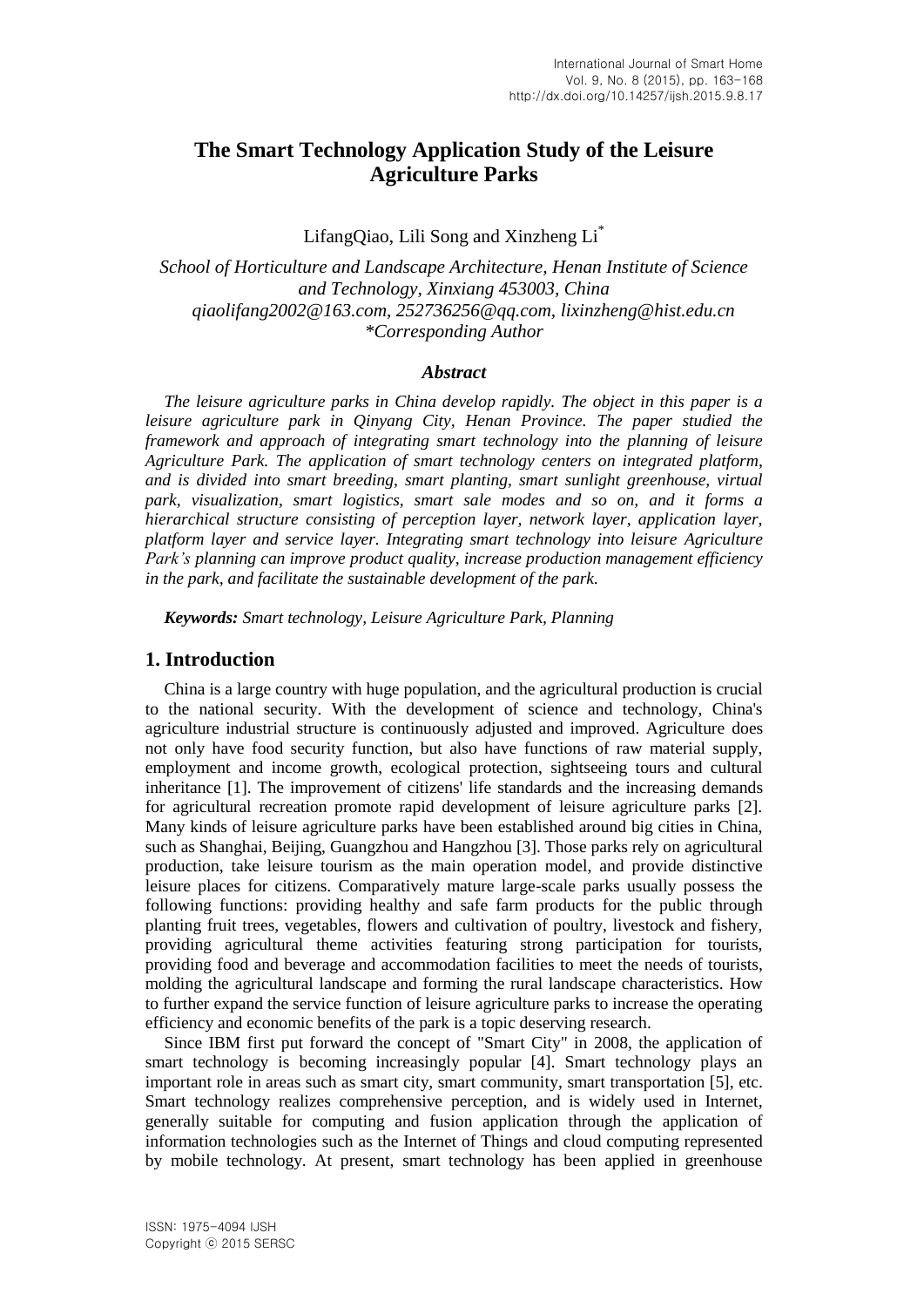International Journal of Smart Home Vol. 9, No. 8 (2015)

construction, product traceability and precision agriculture, and so forth in agricultural production [6]. The full integration of smart technology and leisure agriculture parks can promote the sustainable development of the agricultural parks. Smart technology is widely used in agriculture industrial parks in U.S., Israel, the Netherlands and other developed countries. Since China's agriculture has a big difference compared with that of the developed countries, it is of practical significance to study smart technology application suitable for China's leisure agriculture park.

## **2. Planning Area Overview and Application Framework**

### **2.1. Planning Area**

Covering an area of about 5.05 hectares, the leisure agriculture park is located in Qinyang City, Henan Province. The base has proper climate, fertile soil and good water source, which is extremely favorable to the agricultural production. The transportation is quite convenient around the park, which provides a good basis for the development of leisure tourism. According to market analysis and cost-benefit analysis, this park aims at producing green products and providing leisure and recreation. It integrates smart technology into the park's production management, logistics and sales, which promotes the sustainable development of the park through the improvement of efficiency and inputoutput ratio. Figure 1 shows the function division of the park.

### **2.2. Application Framework of Smart Technology**

The application of smart technology centers on integration platform, including smart



**Figure 1. Function Division of the Park**

cultivation, smart planting, smart sunlight greenhouse, virtual park, visualization, smart logistics and smart sale module, and forms a hierarchical structure consisting of perception layer, network layer, application layer, platform layer and service layer. When realizing smart technology application to the planning, we should combine the characteristics of functional areas with the characteristics of spatial layout. The same module can be distributed in different functional areas, and different modules can be applied to the same functional areas, providing smart service for the park through the efficient network system (Figure 2).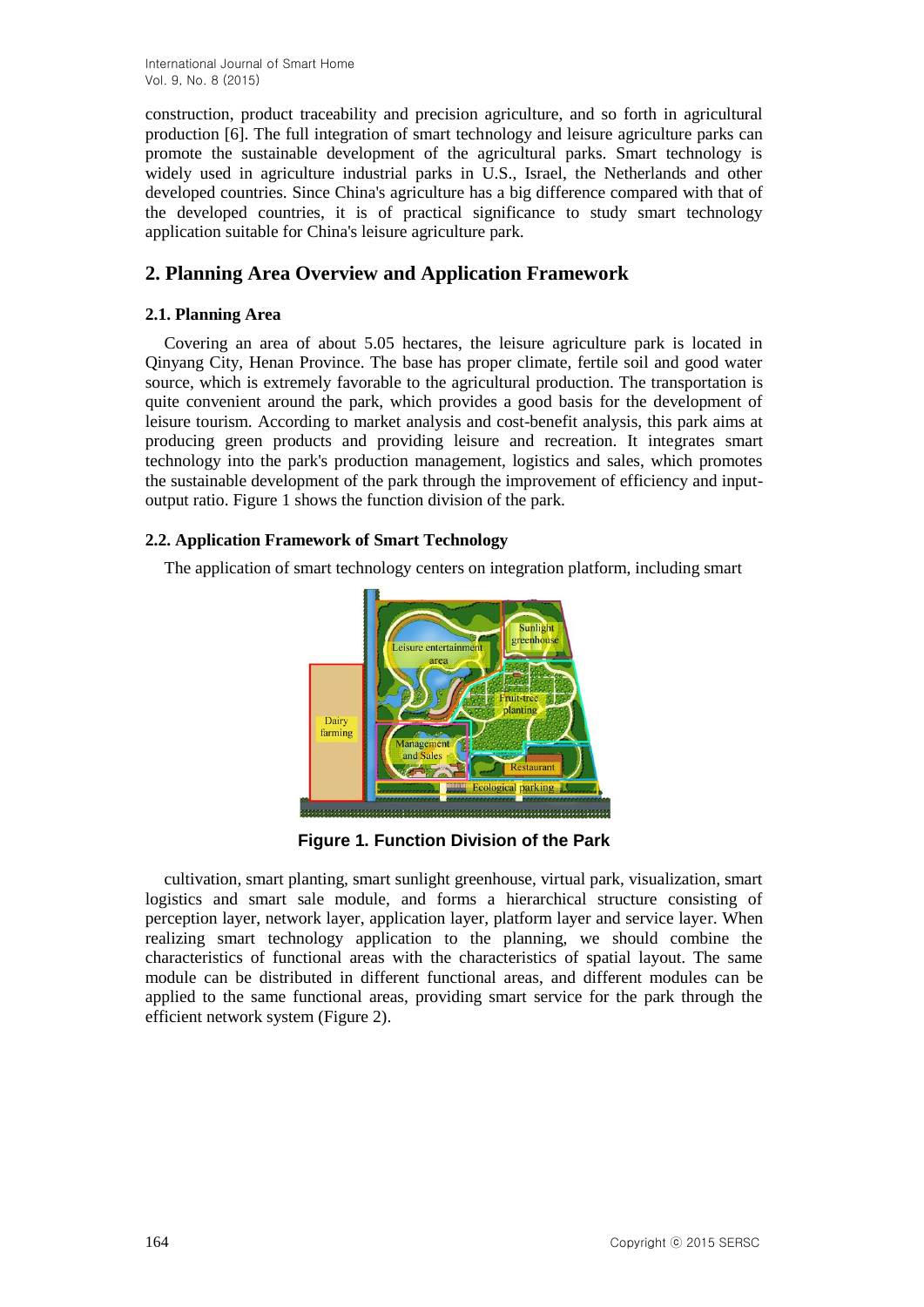

**Figure 2. Application Framework of Smart Technology**

## **3. Technology Application of Smart Module**

The organizational structure of the smart module and the rationality of technique matching will influence the overall efficiency of the system. The internal functional organization of the module should be reasonable and perfect and meet operational requirements. Different modules should be able to realize coordination and conformity to facilitate the sharing of resources and data transmission (Figure 3).

### **3.1. Smart Breeding**

According to market demands, the park has a plan for a standardized farm for milk cows, providing milk source of high quality to community residents and enterprises. The farm applies RFID technology to implement strict tracking and management over milk cows. The electronic identification devices installed inside the cows' collars can store a lot of information including the cow's family history, place of origin, per unit yield, amount of milk, age, time of milking and physical status, and it can be continuously enriched and improved during the processes of cow raising, transporting, and milking. Meanwhile, those information will be integrated in detail into the "Traceable Information System for Quality Safety of Dairy Products" to facilitate the query of the general public. Smart breeding can ensure the health of dairy cows and provide quality products at the same time, thus meeting consumers' requirement for food security and quality.



**Figure 3. Technology Application of Smart Module**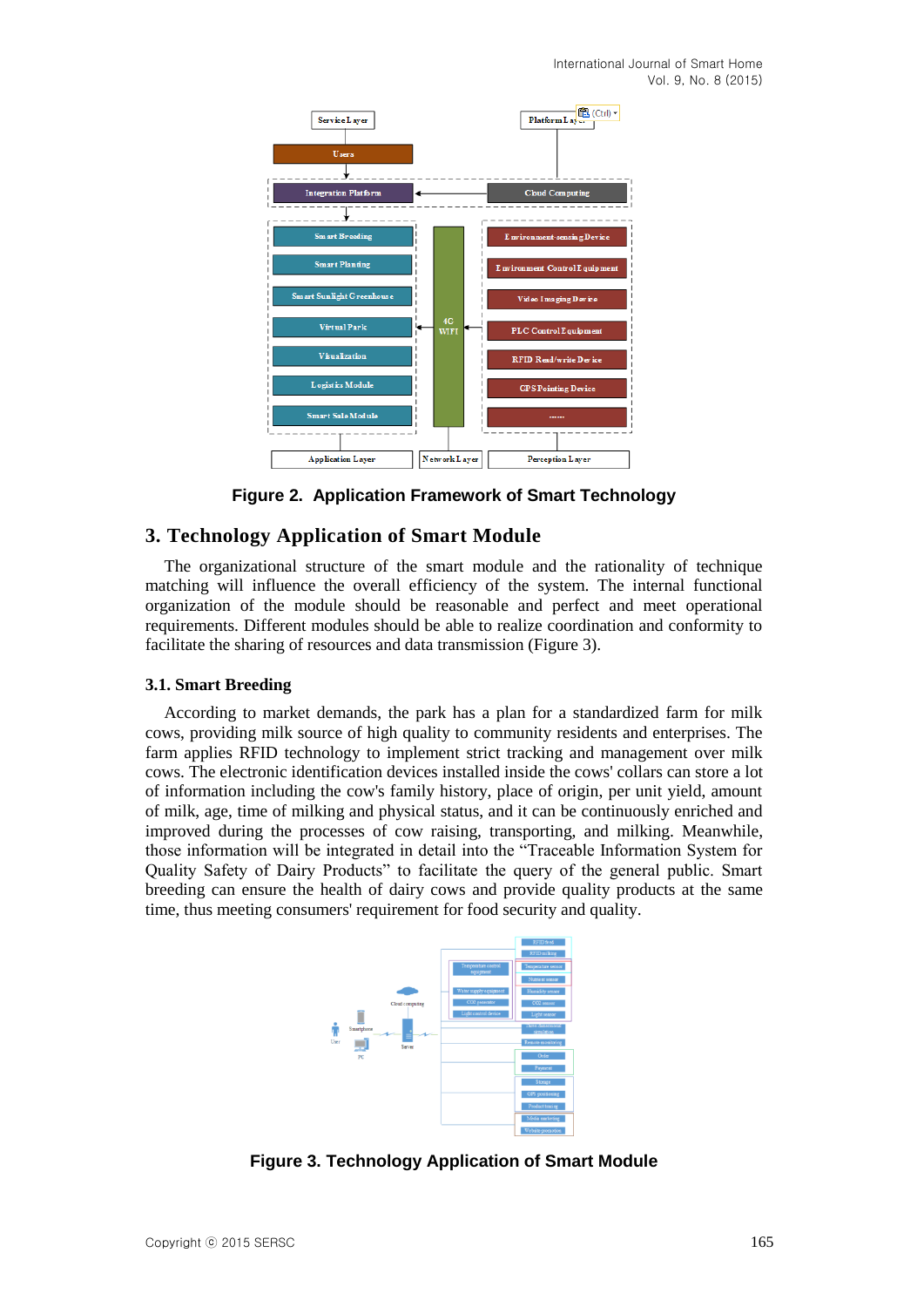## **3.2. Smart Planting**

The main service objects of smart planting are fruit trees and vegetables growing in the open. Outdoor planting has high demands on water and nutrient of soil environment, especially on water. Smart irrigation can keep accurate control of the supply of moisture. Its basic principle is: the humidity signal collected by the humidity sensor, after conversion, will enter programmable controller, and when irrigation is required, the opening and closing of water pump and electromagnetic valve can be controlled by the control signal. As for soil nutrient, the information will be collected by the nutrient sensor and after that the generated graphs will be provided to management personnel for reference.

## **3.3. Smart Sunlight Greenhouse**

A cost-effective smart sunlight greenhouse is planned in the park. Inside the greenhouse, temperature, humidity, the concentration of carbon dioxide, illumination and other indicators can be detected by sensors, and after the information is passed to the processing center, according to set values, the control software issues instructions to actuators such as automatic control pump, heater, generating equipment of carbon dioxide, and lighting control device to realize automatic control of production environment.

## **3.4. Virtual Park**

A website of the park is planned, to establish a virtual agriculture park area with threedimensional roaming function, offering the public with navigation and real-time information query service. The landscapes, scenic spots, leisure and parking facilities of the park can be queried at any time so that tourists can choose according to their current situation. Meanwhile, tourists can upload real-time landscapes of the park and other information to the three-dimensional platform to realize interactions.

### **3.5. Visualization**

Remote visualization refers to the service provided by video monitoring for production and management. Camera devices are equipped in the park, especially on the farm, and in the sunlight greenhouse, field planting area, eco-canteen etc., which could realize remote visualization of the growing environment of animals and plants and make it more convenient for the managers to supervise and experts to diagnose.

### **3.6. Logistics Module**

Agricultural products are required to be non-pollution and non-deterioration in the logistics process, which is different from industrial products. In addition, since the price of agricultural products is relatively low, the logistics should operate at a low cost. The aim of smart logistics is to achieve the whole-process supervision "from seed to table", to guarantee the quality of products by reducing the chance of products being polluted. In the park, pesticides, hormones and fertilizers are strictly prohibited during planting and breeding process in order to ensure products can meet the quality standard. In addition, in order to provide good quality products for consumers, it also needs to strengthen the monitoring in the process of production and transportation. This park's products are mainly provided to local market, so the planned refrigeration storage and delivery system will deliver the products to consumers in time.

### **3.7. Smart Sale Module**

Smart sale is a marketing method that is to achieve marketing target through Internet, computers, communications technology and digital interactive media. This system helps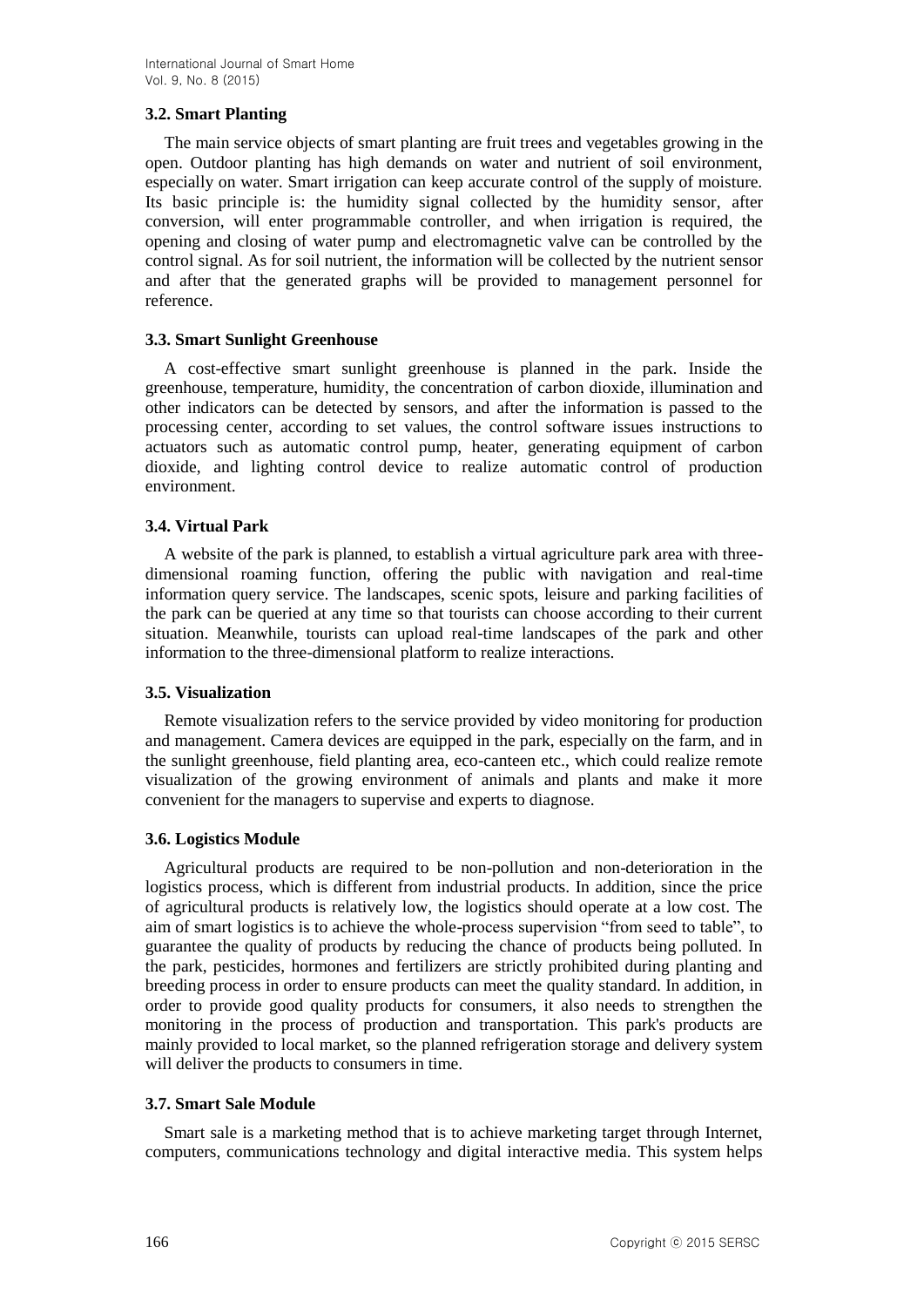the park to exploit the market and attract consumers quickly and efficiently, makes the enterprise march towards the market with a relatively low cost and at a comparatively rapid pace to satisfy the demand of customers. The module is based on the need of customer individuation, and it forms a service system integrating commodity information, bills collection and after-sales service.

## **4. Conclusions**

Smart agriculture is the advanced stage of agriculture production. Blending smart technology into leisure agriculture parks, sufficiently using modern information technology achievements, integrating computer and network technology, the technology of the Internet of Things, audio and video technology, 3S technology, wireless communication technology and wisdom and knowledge of experts, are helpful to improve the park's efficiency of production management and economic benefit. The market prospect of using the smart technology in leisure agriculture parks is very broad.

## **Acknowledgements**

This project is financially supported by the Science and Technology Innovation Fund Project of Young Teachers in Henan Institute of Science and Technology, 2014 (*Project title: Research on the Planning and Coordinated Mechanism of Smart Agriculture Science and Technology Demonstration Park*) and The Key Scientific Research Project of Universities in Henan Province (*Project number is: 15B220001*).

## **References**

- [1] L. Hongqing and L. Liming, "Function orientation and evaluation framework for modern suburban agriculture, a case study of Beijing metropolis", Ecology and Environmental Sciences, vol. 19, no. 6, **(2010)**, pp. 1428-1433.
- [2] Q. –S.Kong, H. –Y.Li and W. -LShi, "Evaluation of leisure agriculture based on DEA in Hebei Province—the case of Hebei leisure agriculture and rural tourism demonstration sites", Chinese Journal of Eco-Agriculture, vol. 21, no. 4,**(2013)**, pp. 511-518.
- [3] Z. Chen, Y.Ju-sheng, M.Jia, L. Qiang andC.g Bin-bin, "Research on developing low-carbon leisure agriculture in Shangha", ActaAgriculturae Shanghai, vol. 29, no. 5, **(2013)**, pp. 137-141.
- [4] S.Paroutis, M. Bennett and L.Heracleous, "A strategic view on smart city [technology: The case of](http://www.sciencedirect.com.ezproxy.scu.edu.au/science/article/pii/S0040162513002266) IBM Smarter Cities [during a recession"](http://www.sciencedirect.com.ezproxy.scu.edu.au/science/article/pii/S0040162513002266), Technological Forecasting and Social Change, vol. 89,**(2014)**, pp. 262-272.
- [5] R. Morimoto, "A socio-economic analysis of Smart Infrastructure sensor technology", Transportation Research Part C, Emerging Technologies, vol. 31, **(2013)**, pp. 18-29.
- [6] J. A. Delgado, K. Kowalski and C.Tebbe, "The first Nitrogen Index app for mobile devices, Using portable technology for smart agricultural management", Computers and Electronics in Agriculture, vol. 91, **(2013)**, pp. 121-123.